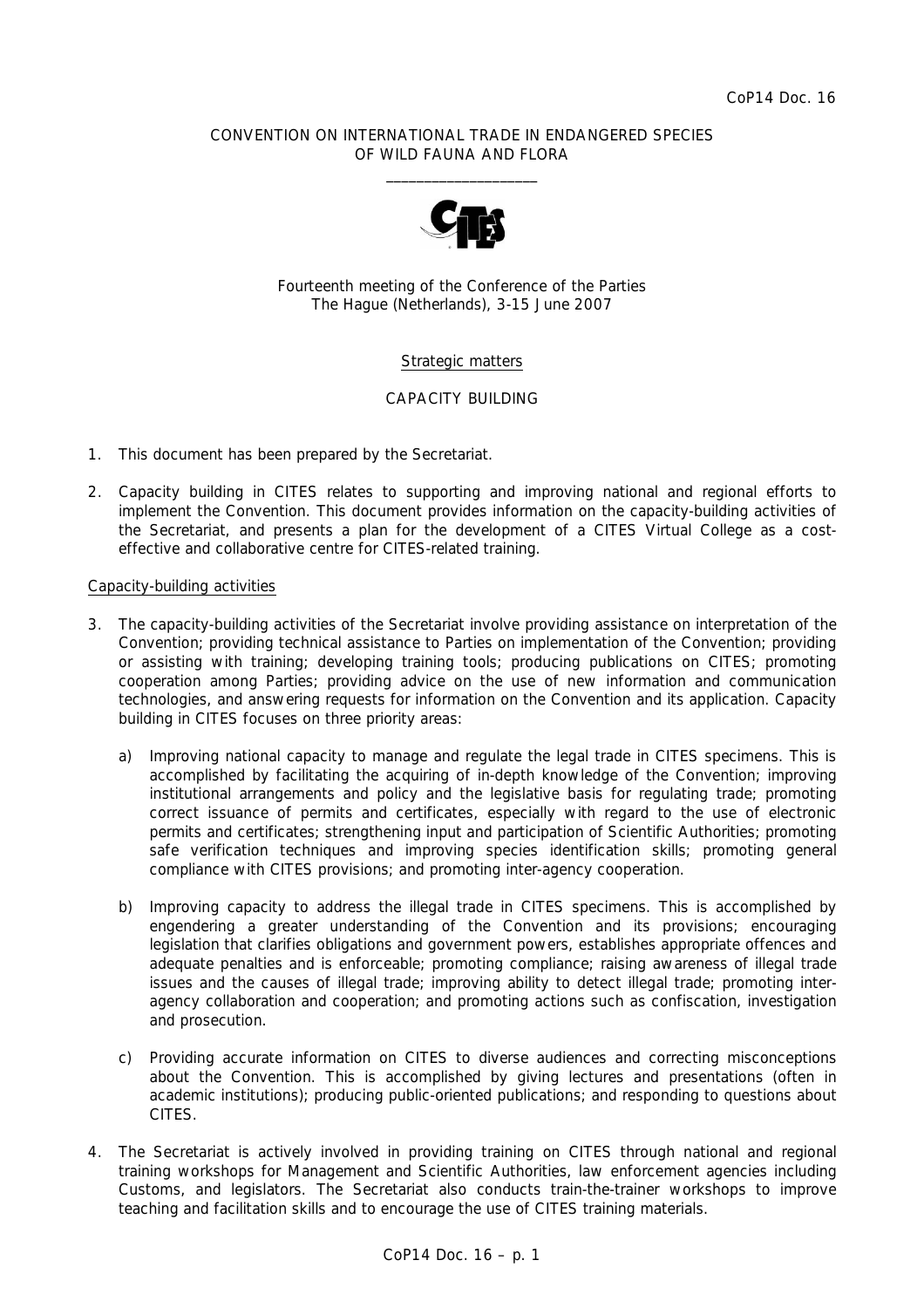# Capacity-building tools

- 5. Capacity-building tools provided by the Secretariat include:
	- Basic training presentations in PowerPoint presentation format, on CD-ROM (2003) and ID-ROM (2002, 2005, 2007), published with financial assistance of the Government of Japan. The Secretariat also maintains a library of specialized presentations on CITES subjects in PowerPoint format, Prepared for workshops, courses and lectures (approximately 100 presentations that can be adapted upon request). Some materials have been translated into national languages and adapted for national use
	- Interactive training course for Customs on CD-ROM (prepared in collaboration with Environment Canada and the Canada Revenue Agency (2003, 2005)
	- Interactive training course for law enforcement officers and information module for the judiciary, on CD-ROM (2007), produced and published with financial support from the European Commission
	- Introductory e-course on CITES, offered on-line in partnership with Earth Council (2007)
	- Interactive training course for Management Authorities on CD-ROM (2007)
	- Interactive training course for Scientific Authorities on CD-ROM (2007)
	- The electronic version of the eighth edition of *The Evolution of CITES*
	- The *CITES Handbook*
	- The *Checklist of CITES Species* and *Annotated CITES Appendices and reservations*, compiled by UNEP-WCMC
	- The Identification Manual. An update on progress in producing the Identification Manual is provided in CoP14 Doc. 44. The Secretariat also co-produces publications aimed at assisting Parties with species identification
	- The *CITES World* newsletter (available electronically and in printed form until 2005; now available as an electronic newsletter on the CITES website).
- 6. The Secretariat is aware that a number of non-governmental organizations offer CITES-related training to CITES Parties. The Secretariat encourages non-governmental organizations to support CITES capacity-building efforts, and is willing to work with organizations developing CITES training materials, to ensure the accuracy of these materials and to prevent out-of-date, incorrect or biased interpretation of the Convention.

# Training workshops, lectures and distance-learning

- 7. From the Trust Fund the Secretariat is able to support a small number of training workshops in a given year. The Secretariat has given highest priority to training conducted at a regional level, in order to promote regional collaboration and benefit the highest number of Parties. These workshops offer the means to examine and discuss problems and share examples of best practice, in a group setting amongst peers.
- 8. The Secretariat is pleased to participate in or contribute to training workshops implemented by Parties (directly or though non-governmental partners), as far as time and available funding permit.
- 9. The Secretariat is able to contribute to Master's degree programmes that include study of the Convention. These include providing expert lecturers for the Master's course on Management, Access and Conservation of Species in Trade offered by the University of Córdoba and to the International University of Andalusia (Spain), and the Master's course on International Wildlife Trade and Conservation offered by the University of Kent and the Durrell Institute of Conservation and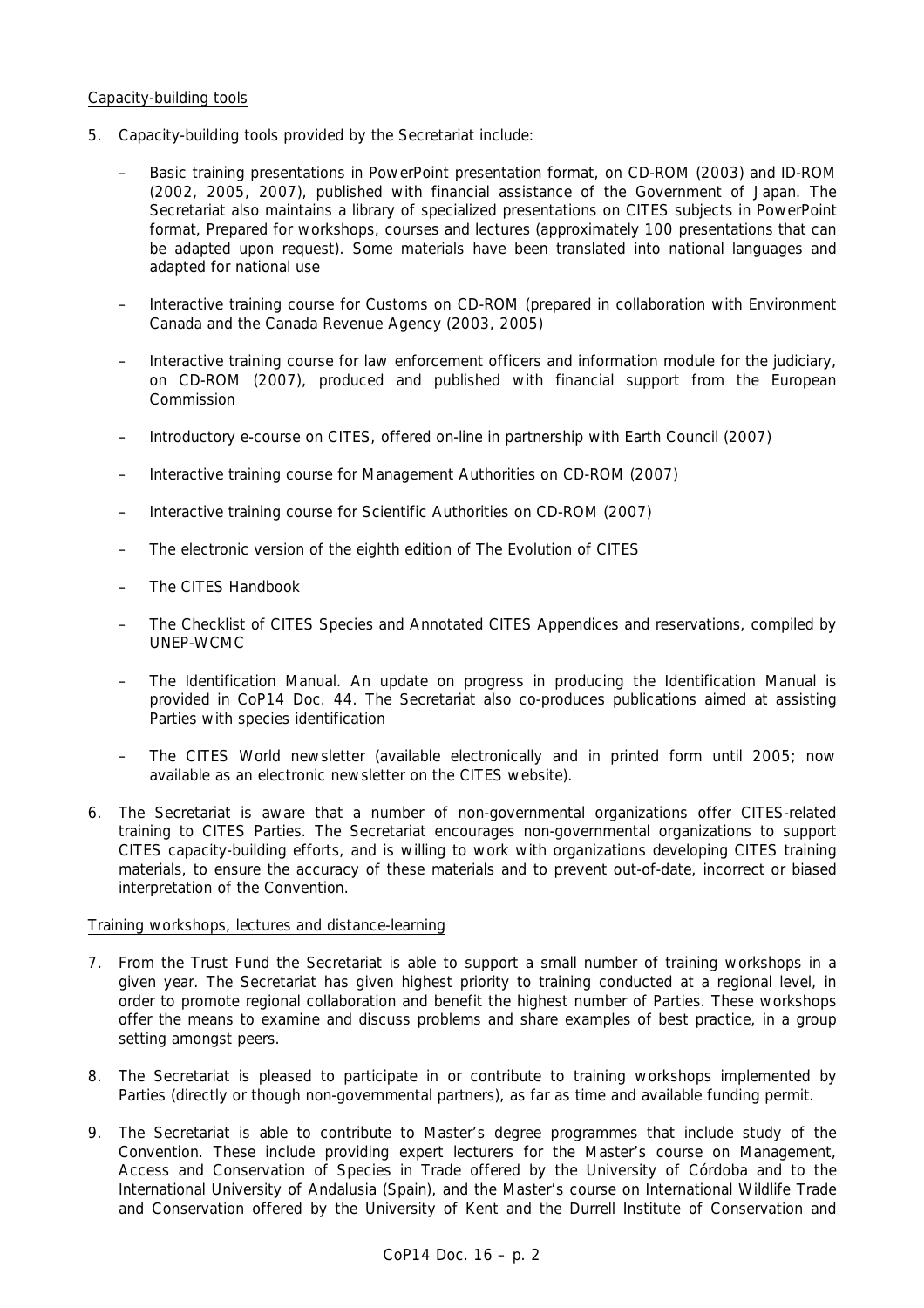Ecology (United Kingdom of Great Britain and Northern Ireland). The Secretariat is grateful to these institutions for supporting the participation of Secretariat staff in these important programmes.

10. The inherently high cost of training workshops, and in particular regional workshops involving international travel of participants, severely limits the number of workshops and the total number of participants that benefit from such training. In response to the above and in an effort to reach the widest CITES audience and a greater number of participants, the Secretariat has directed its efforts towards the development and production of self-teaching interactive courses on CD-ROM and the Internet. The advantages of this approach are the standardization of presentation content, the use of innovative and proven distance-learning methods, the ability to include reference texts and other background materials, the low cost of distribution and access, and the re-usability of the courses by users. The Secretariat is grateful for the support of Environment Canada and the European Commission for the preparation and production of interactive courses and information modules for Customs officers, enforcement officers and the judiciary.

## Internet-based training and the CITES Virtual College

- 11. Advances in Internet-based technologies and related distance-learning methods now offer the possibility of duplicating the types of human interactions that occur in capacity-building workshops, or in other learning environments. The Secretariat has explored the adaptability of interactive Internet-based learning to CITES training needs, and concludes that this approach offers the means and scope to provide general and specialized training at a level that can most effectively support national and regional training needs. The Secretariat refers to this approach as the CITES Virtual College.
- 12. The proposed CITES Virtual College is conceived as a partnership between the Secretariat, universities, centres of learning and Parties. It can offer multi-level, Internet-based courses (elearning) to help build and develop national and regional capacity. The CITES Virtual College can capitalize on the experience of partners in using e-learning technology easily, effectively and cheaply.
- 13. The College can tap the knowledge and skills of Secretariat staff and experts worldwide who can guide participants through the course work and other activities. There is also scope for combining elearning approaches with traditional face-to-face learning activities where the latter are most effective, such as for training in specimen identification.
- 14. The target audience of the CITES Virtual College is primarily staff of CITES authorities and other governmental bodies that are responsible for implementing the Convention. The College can complement national training efforts or, where national training is not available, can provide a fully comprehensive training regime for designated staff.
- 15. The Secretariat has developed a plan to develop initially 10 interactive Internet-based courses will be developed in the three working languages to enable Parties to explore the capabilities of this approach. Courses can be offered several times per year and all courses, covering general to specialized subjects, shall be structured to be interdependent components in a sequential programme of learning.
- 16. To support the virtual classes, an Internet portal shall incorporate discussion forums and other electronic "workspaces", and provide a virtual library of materials relevant to CITES study. There is also the desirability of developing the CITES Virtual College in collaboration with academic institutions and training organizations with a view towards meeting established standards of educational quality and obtaining academic accreditation for courses.
- 17. The CITES Virtual College will require substantial funds to begin and develop, and the Secretariat will seek the funds from external sources. The start-up phase should be seen in terms of investment in capacity building for all Parties for the longer term, as the objective is to provide capacity-building assistance and training in a much more efficient, inclusive and cost-effective way than at present. The Secretariat envisages individual participant costs to be below USD 50 per course. Donor funding will be sought to subsidize the costs of providing CITES instruction to participants in least-developed and developing countries and countries with economies in transition.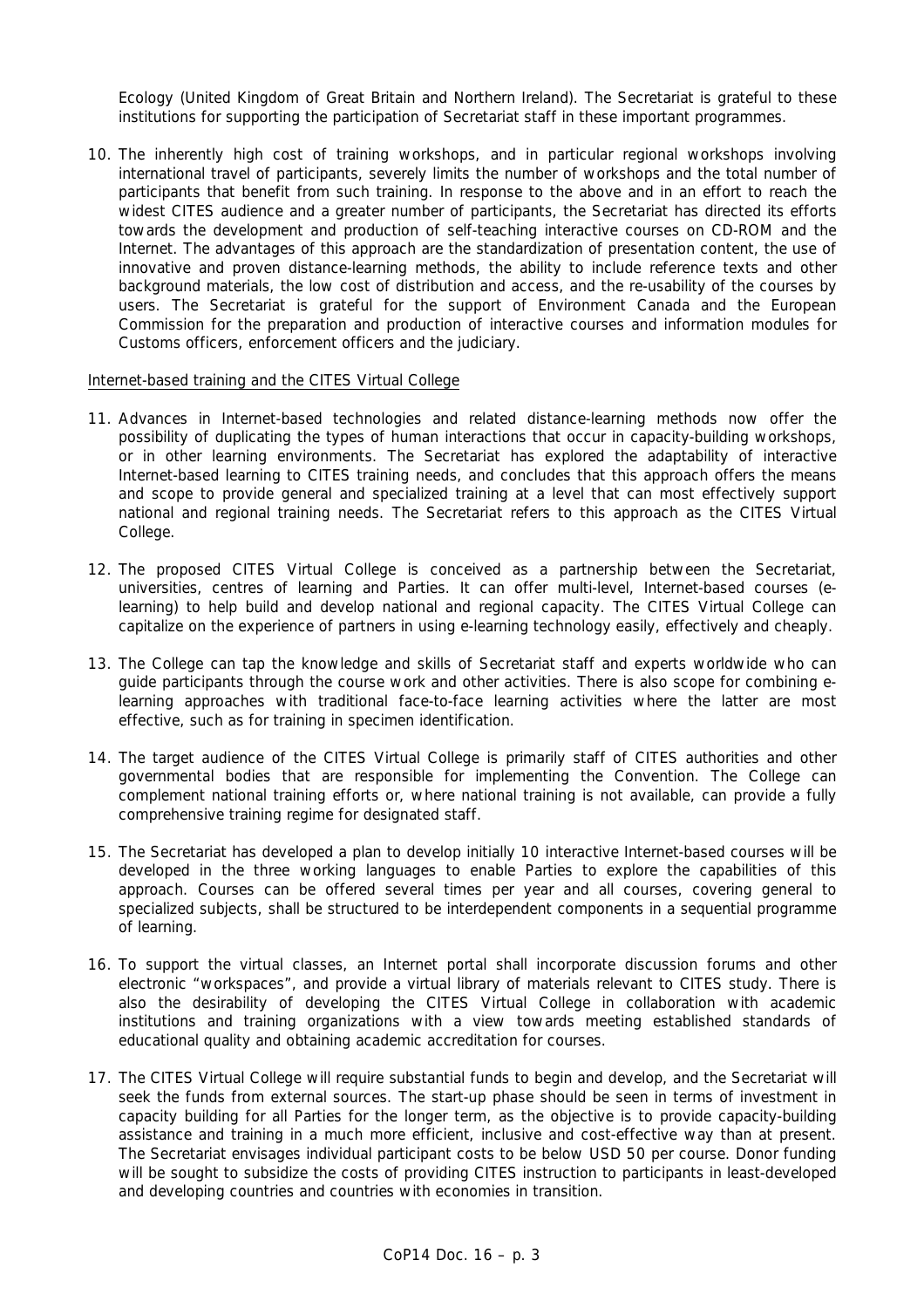### Recommendations

- 18. The Secretariat encourages Parties to make use of the capacity building tools and materials prepared by the Secretariat in their own training and outreach programmes.
- 19. The Secretariat encourages Parties to support Master's degree programmes that contribute to a greater understanding of the Convention. A draft decision replacing Decisions 13.104 and 13.105 is presented below for the Conference to consider (see Annex).
- 20. The Secretariat encourages Parties to support the establishment, subject to the availability of funding, of a CITES Virtual College to provide Internet-based training on the Convention, and to participate in its implementation. A draft decision is presented in the Annex to this effect